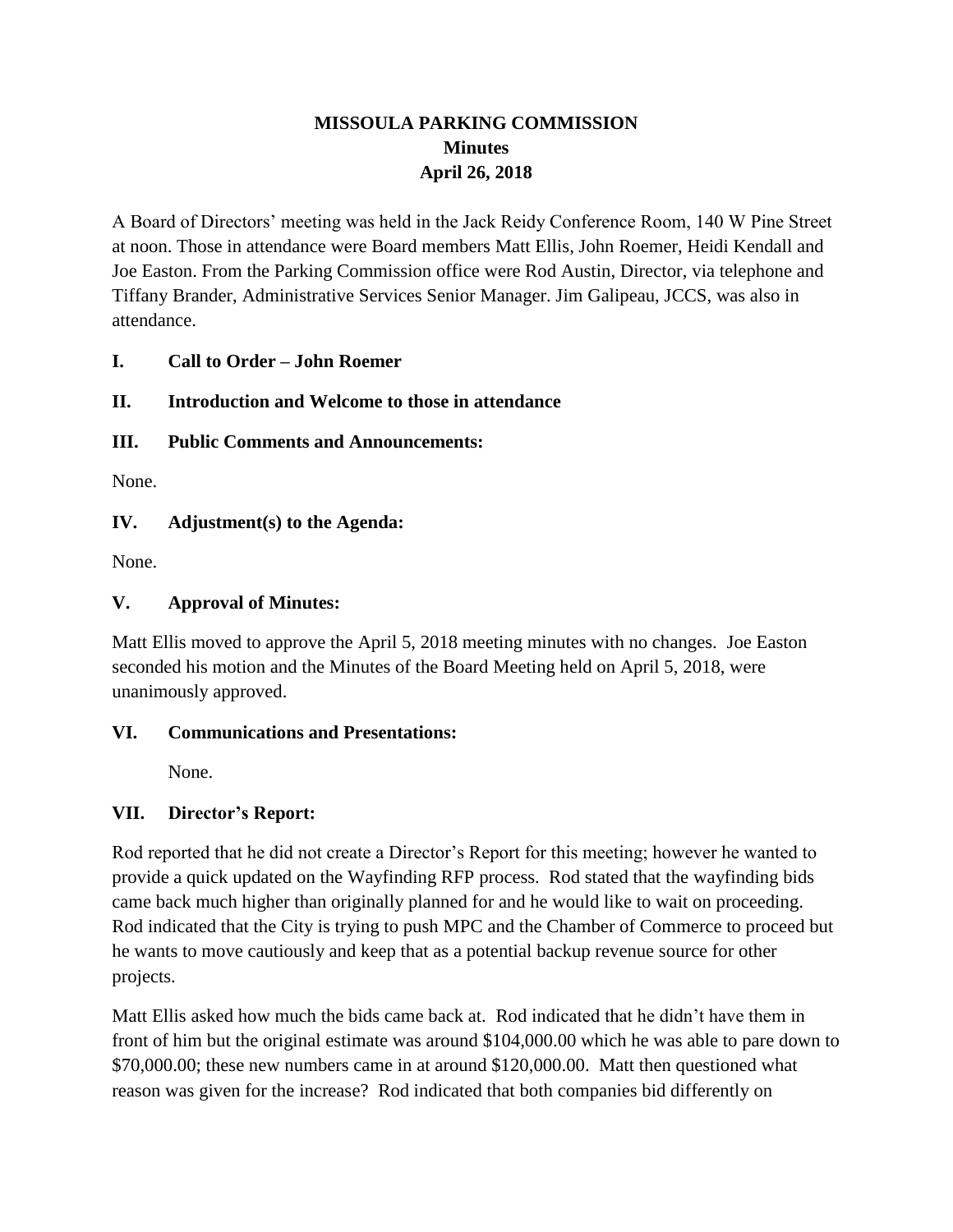different components and some were more expensive for some signs and less for others. Rod stated that one of the things that bothers him about the bid is that the bidders aren't necessarily sign contractors and he isn't sure he is wants us to be the guinea pigs on that. Lastly, John Roemer stated that he would like us to go slow until we can get a better idea on quotes.

# **VIII. Financial Statement:**

Jim Galipeau gave the Board hard copies of the Dashboard as well as a five-year comparison for their review. Jim started with reviewing the monthly dashboard which showed a YTD increase of approximately \$230,000 from last year with March having a net income of \$137,000 and an overall \$350,000 ahead of the yearly budget. Jim also briefly described that the MRA TIF interest was received which can look odd because it looks like it is income; however, it is really just an offset of the bond interest expense. Lastly, Jim indicated that MPC's Cash available has increased from last month and is now approximately \$623,594.00.

Jim went over the five year comparison document with the Board. After discussing differences in revenues and expenses, Jim noted that overall revenues have gone up from \$1,151,967 in 2014 to \$1,909,850.95 with MPC's net operating revenue going up to about a \$300,000 bottom line net swing.

# **IX. Action Items:**

# A. T2 Managed Network Services for PARCS project

Rod indicated that he sent out a document earlier in the week which explained most of the reasoning for his request and asked if anyone had any questions.

Matt Ellis asked:

1. How much more would this service be if it were provided by the City's IT department?

Rod indicated that while we were never able to get a finalized number from the City for the yearly costs, he was able to make the assumption that construction and equipment would be similar or very close to the same.

2. To clarify what you said – The City has said that they can't do this?

Rod stated that it isn't that they can't perform the services, they would just prefer that we use T2 and he would prefer it as well. What we like about T2 is the 24/7 coverage and that they would manage PCI for us which is critical in this day and age. Rod indicated that if something were to go wrong with the system and we weren't T2 hosted, there are more steps for T2 to go through. If we were to have T2 Managed Network Services, we could get things working sooner.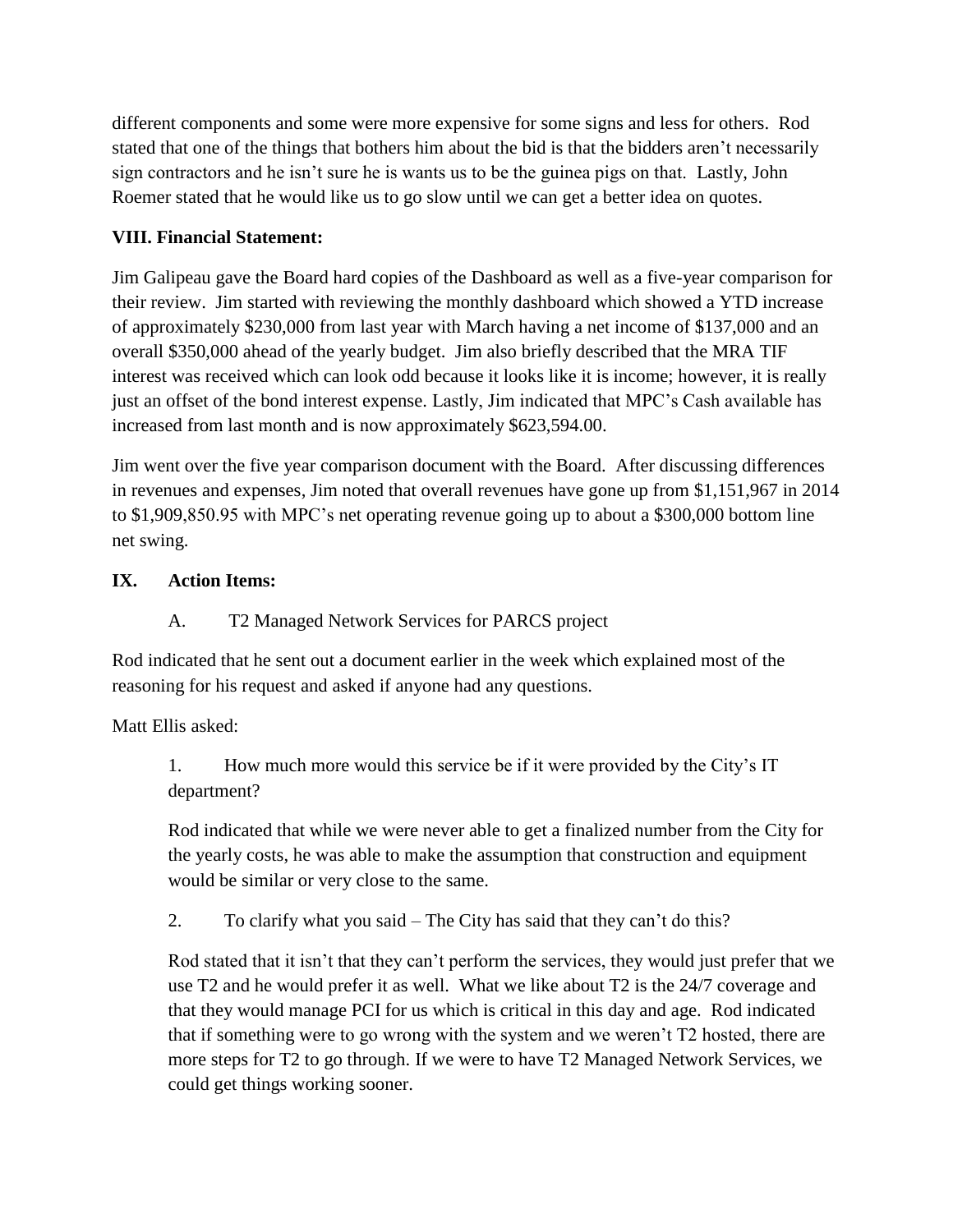3. With the Change Order, I was a little confused as to whether it's \$22,000 on an annual basis and then another one-time \$50,000.00 or is it all annual?

No, the \$22,000 is for the first year and then it goes up each year by about a \$1,000 a year. Everything from below the Professional services is just a one year cost.

4. Have we checked any of their network references on other Cities and stuff?

Rod stated that we would be their first reference as this is basically what we do with the meters currently. Tiffany indicated that she has spoken with other cities and they have essentially stated that this service is more or less priceless.

5. What is the motion that you want? Is it to approve the \$72,000.00 loan and the annual budget increase or is it to negotiate with the City?

No, we aren't going to negotiate with the City, it will just be worked out internally.

John Roemer asked Rod if we need one motion? Rod indicated that he hadn't thought of it that way but he doesn't think so. Borrowing money from the City is basically a short cut so we don't have to go back and go through all of the stuff with the bank again, it just helps us get there quicker and is a lot cheaper from a loan cost and interest standpoint.

Heidi Kendall asked Rod what is the importance of having 24/7 capability, and what about maintenance costs of the hardware? Are maintenance costs figured into this quote or is that something we would take care of later? Rod informed Heidi that our maintenance crew will be trained to do basic maintenance and fix any problems that are determined. As far as 24/7, Rod indicated that at some point in the not too distant future he believes that we will have our garages with arms down 24/7 and it will be important at that point because there has to be people on call to maintain/fix the system if anything were to go down. Heidi indicated that she feels this is an important conversation and would like to bookmark it for a future conversation before we proceed with moving in the 24/7 direction. Rod indicated that this is something he wants to direct through Master Plan conversations.

Matt Ellis questioned why we are asking to get a loan for \$72,000.00 and then increasing our budget for FY20 & FY21 so he could properly format his motion. He stated that he assumed we are doing this loan because we don't have the money to do it in this year's budget. Rod indicated that his thought is that we need to move forward cautiously until gate arms were up and running and MPLR is on the street working and would like to save contingency for that. There is little to no cost to put this loan together and if it came out of this year's operating budget we would have had to have done a request to council which would have delayed the project.

John suggested that it may be easier to offer these up as two separate motions. **Matt Ellis moved that we borrow an additional \$72,916.60 through the City of Missoula, through a loan package, to move forward with this T2 Managed network service package.** Joe Easton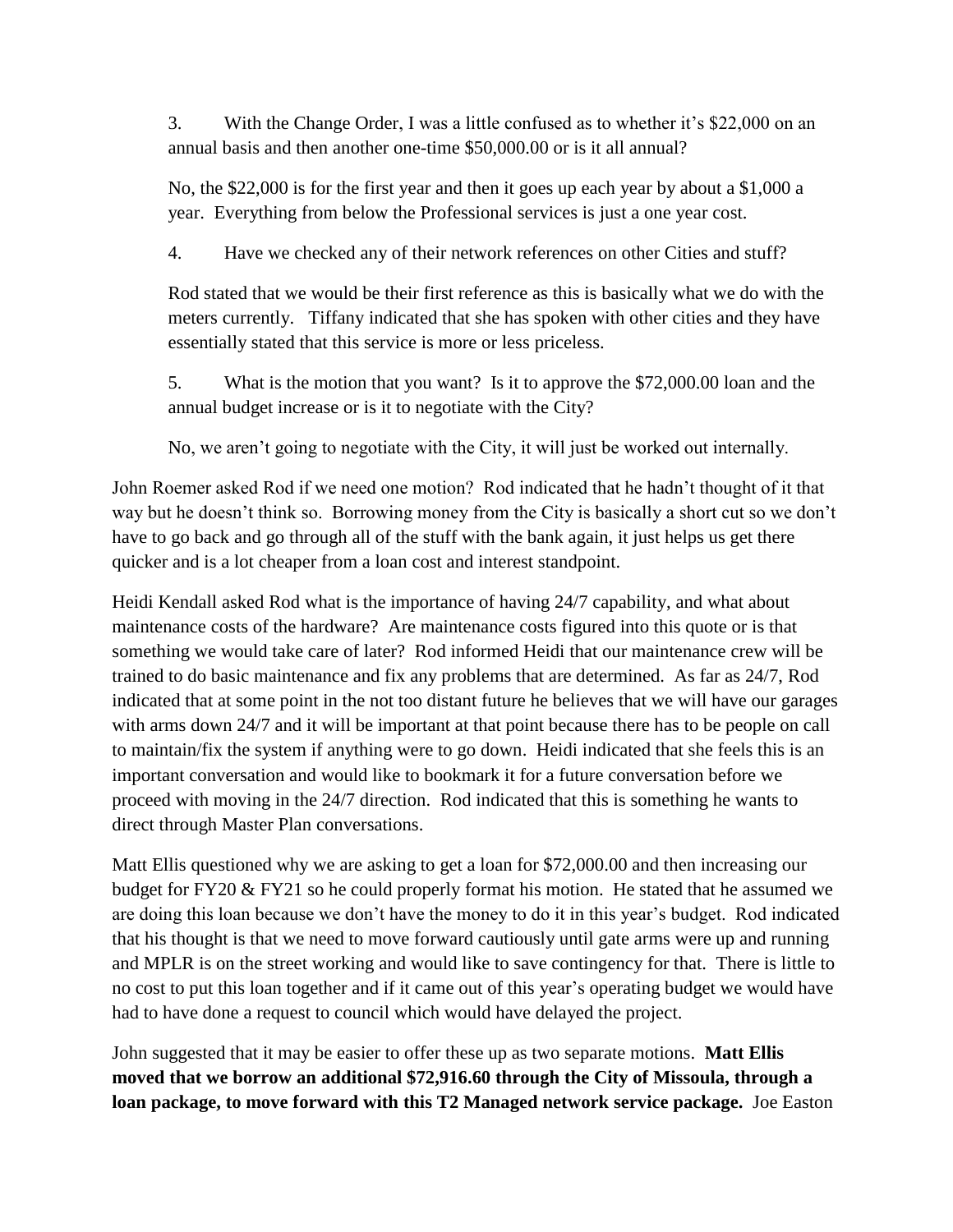seconded the motion. There was no further discussion or questions and the **motion was unanimously approved by the Board.**

Matt Ellis moved that we add a yearly budget increase for T2 Managed Network Services in FY20 and FY21 in the amounts shown on Change Order #3.Joe Easton seconded the motion and further discussion occurred.

Jim Galipeau asked Rod if that is what he wanted for the motion, or if he was looking just for approval to contract with T2 for the \$50,000 one time and the \$22,000.00 included in that fee? He indicated that it seemed like the motion was just about approving the operational aspects of it in the next few years. Rod indicated that if we have a contract, it will automatically be budgeted for in subsequent years. Matt Ellis indicated that he thinks we are increasing the budget by a pretty substantial amount and his interest as a Board member is to make sure we lock into those two negotiated rates. As long as that is happening, he doesn't care how it happens as long as it is official. Tiffany Brander indicated that we do have two change orders from T2. One is for annual cost plus the installation which is Change Order #2 in the amount of \$72,916.60 and then in an effort to secure year's two and three rates we have Change Order #3 which shows the 5% increase for each year which is \$23,605.16 for year two and #24,785.41 for year three. Matt indicated that he would like to change his motion.

**Matt Ellis moved that we approve T2 Change Order #3 which deals with the negotiated rates for Fiscal Year 20 and Fiscal Year 21**. Joe Easton seconded the motion. There was no further discussion or questions and the **motion was unanimously approved by the Board.**

#### **X. Non-Action Items:**

- A. New Business
- 1. Cancellation of May 3, 2018 regularly scheduled Board Meeting.

John Roemer informed the Board that we are cancelling next week's regularly scheduled Board meeting having substituted for this one for the convenience of Board Members.

- B. Old Business:
- 1. PARCS/MPLR Update

Tiffany Brander updated the Board on the status of the PARCS/MPLR project. She stated that the project is moving along and construction is scheduled to begin the first week of June, although the purchase of the required Managed Network hardware may push construction back by one week. Each garage is scheduled for three to four days of construction and Caras lot should only take about two days. One lane will remain open so parkers can continue to utilize the garages but will not be charged to do so. She gave a brief update on the marketing portion of this project and the "Every Minute Counts" campaign.